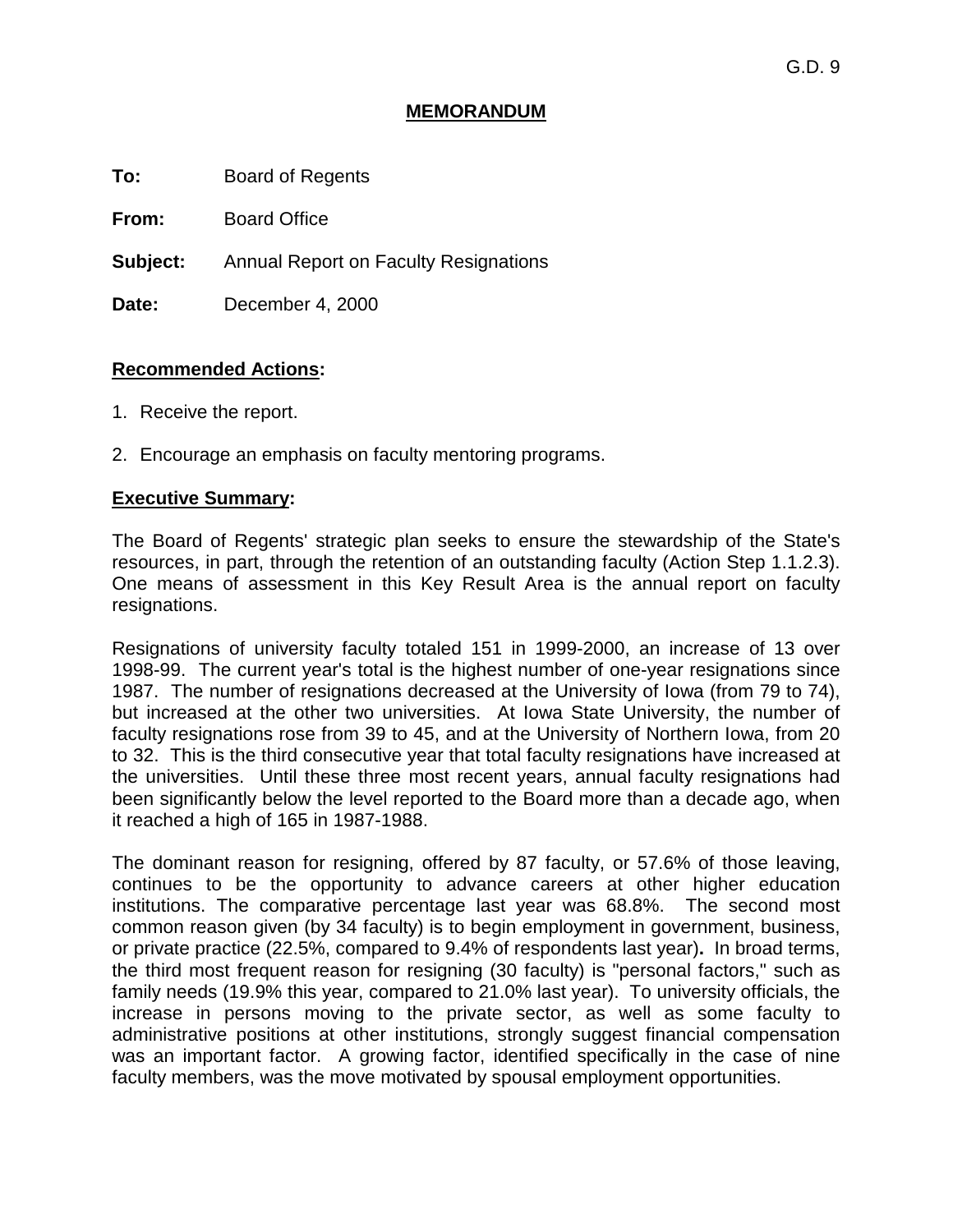The largest number of resignations again this year was at the Assistant Professor level. In FY 2000, the number was 68 or 45.1%. While slightly lower than the 70 resignations at that level in 1999, it is above the 61 resignations in 1998. Forty-five, or 29.8% of those who resigned, were Associate Professors while 34 resignations (22.5%) were from full Professors. Many of the Associate and full Professors were offered administrative positions at other universities.

Surveys and interviews of the departing faculty members indicate they are leaving to pursue opportunities elsewhere rather than due to dissatisfaction with the Regent universities. However, the continuing pattern of resignations by junior faculty suggests that the universities need to review the strength of mentoring programs to facilitate the orientation of new faculty.

The percentage of tenured and tenure-track faculty women who resigned rose slightly from last year, to 35.8%, from 35.5% in FY 1999. In 1998, resignations from female faculty members comprised 35.2% of the total number of resignations, an increase from 33.7% in 1997. The percentage of resignations from faculty in ethnic and minority groups decreased from 20.3% in 1999 to 13.2% in FY 2000. In 1998 and 1997, comparative figures were 14.7% and 9.8%, respectively.

Eighty-seven of the 151 faculty members who resigned in FY 2000 moved to a noncontiguous state. Twenty-two reported their next position was in a contiguous state. Nine remained in Iowa. The new state location of thirty-three faculty members was not identified.

The special schools each reported one resignation. Last year the two schools reported six resignations.

# **Background and Analysis:**

Regent universities reported 151 faculty resignations occurred during the 1999-2000 academic year. This is 13 more than last year (138), and only 14 less than the 165 resignations in 1987. This year's figure, however, is the largest number of resignations in one year since 1987. Over the past 13 years, resignations at the three universities have averaged 114 per year.

The overall percentage of faculty resigning compared to the total faculty is 4.0%. At the University of Iowa, it was 4.4% (last year 4.2%). If the clinical track faculty is included, the overall percentage of resignations at SUI drops to 3.9%. At Iowa State University, the overall percentage of faculty resignations was 3.2% (2.9% in 1999); and 4.9% at the University of Northern Iowa (3.4% in 1999).

Table 1, on the next page, details the individual university figures and combined total of faculty resignations at the three Regent universities since 1987. (See page 17)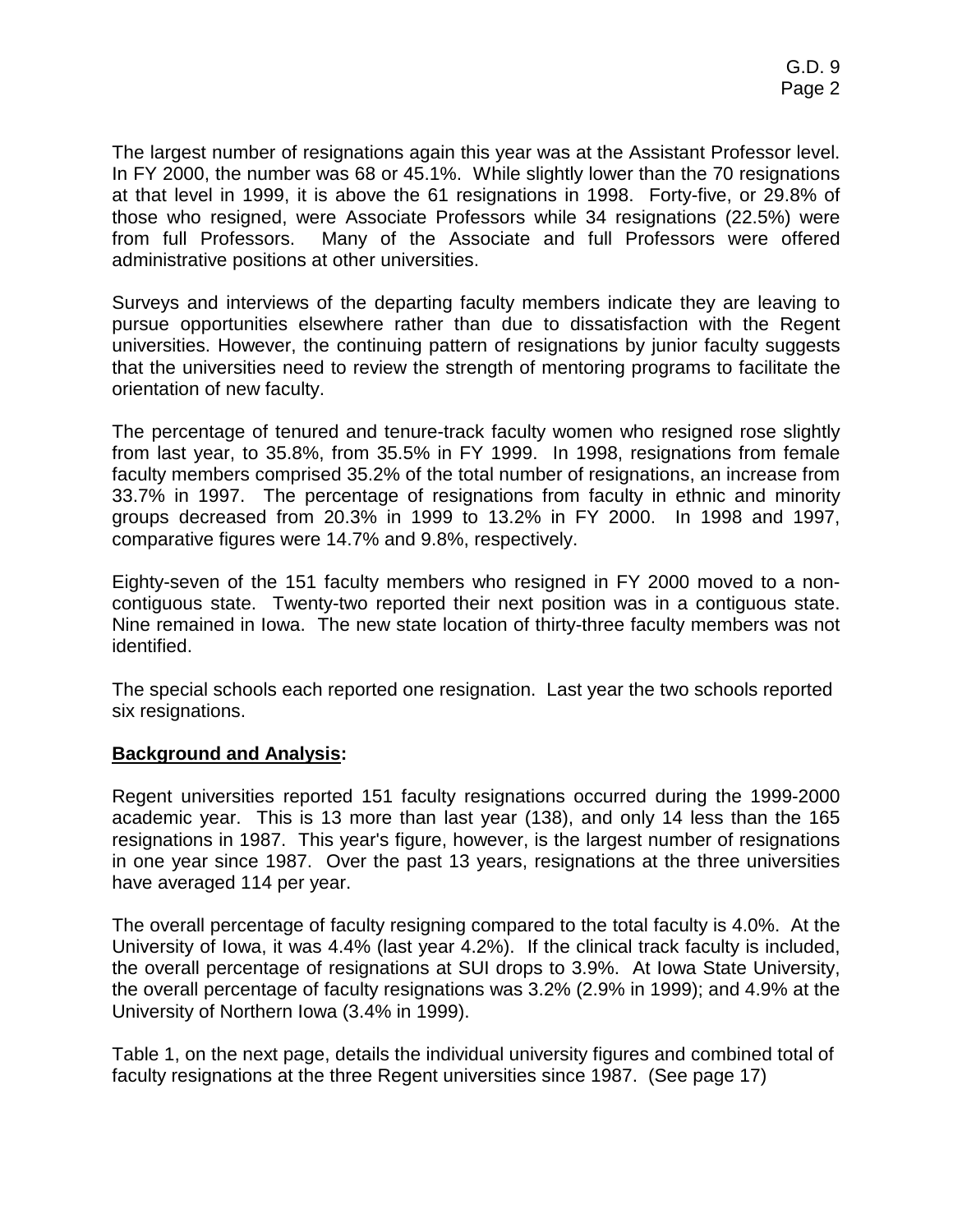|       | 1987 | 1988. | 1989 | 1990 | 1991 | 1992 | 1993 | 1994 | 1995 | 1996 | 1997 | 1998 | 1999 | 2000 |
|-------|------|-------|------|------|------|------|------|------|------|------|------|------|------|------|
| SUI   | 97   | 64    | 63   | 59   | 63   | 53   | 58   | 55   | 53   | 66   | 55   | 55   | 79   | 74   |
| isu   | 43   | 25    | 30   | 47   | 34   | 23   | 26   | 32   | 24   | 28   | 26   | 42   | 39   | 45   |
| UNI   | 25   | 22    | 25   | 20   | 22   | 18   | 18   | 13   | 15   | 12   | 11   | 25   | 20   | 32   |
| Total | 165  | 144   | 118  | 126  | 119  | 94   | 102  | 100  | 92   | 106  | 92   | 122  | 138  | 151  |

#### **Table 1 Regent Universities' Resignations July 1 to June 30 Each Year**

By rank, resignations this year were consistent with previous years. Typically, most resignations are from Assistant Professors. In FY 2000, 68 (45.1%) of the resignations were from Assistant Professors. In 1998-99, 70 of the 138 resignations (50.7%) were from Assistant Professors, compared to 61 in 1998. The next highest number, by rank, was from Associate Professors, 45 (29.8%). That compares with 37 last year, and 33 in 1998. The number of Professors who resigned in 1999-2000 was 34 (22.5%), compared with 31 in 1998-99. Four instructors who resigned at UNI in FY 2000 constituted the remaining 2.6% of the total percentage of resignations.

Eighty-seven of the 151 faculty who resigned, or 57.6%, took other positions in higher education. This figure is approximately ten percent lower than the previous year. Slightly less than one out of four (22.5%) faculty who resigned indicated their subsequent employment was in government, the corporate world, or private practice. The comparative figure was 9.4% last year. This increase suggests to university officials that the financial differences in public teaching and private enterprise is a contributing factor to the rise in resignations. Based on surveys and interview data, the third most prominent reason for leaving Regent university employment is categorized as "personal." This may include becoming a caregiver, a desire to remain home with children, moving because of a spouse's employment, or wishing to relocate to a different part of the country. In seven cases, a faculty member's resignation was related to a negative promotion and tenure decision. That explanation was included in this third category. Thirty faculty members, or 19.9%, gave a "personal reason" for resigning.

Three faculty members this past year resigned to pursue additional education. Three faculty members took positions in K-12 school systems.

Of those faculty who specified the state or region to which they were moving (33 were not identified), eighty-seven faculty members moved to states that are not contiguous with Iowa while 22 moved to contiguous states. Iowa remained the home state for nine faculty members who resigned. That number may be higher, based on those who indicated they were going into private employment but gave no new address.

Resignations were received from 97 men and 54 women. In Table 2, "total" is the number of total faculty resignations. At the universities, the total includes only tenured and tenure-track faculty. When combined for the three universities, women faculty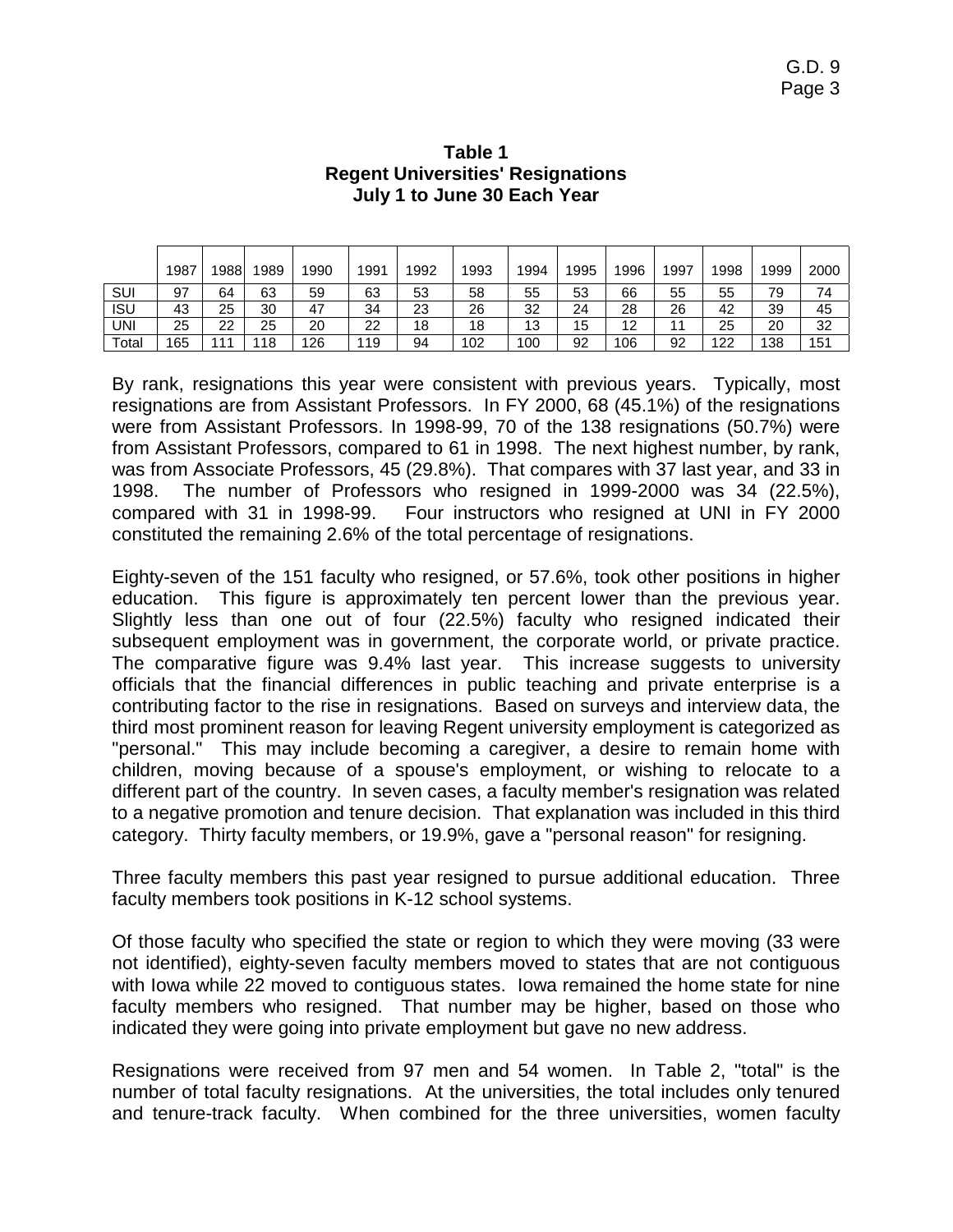comprised 35.8% of the resignations in 2000. That percentage is a slight increase over 1999 (35.5%).

## **Table 2 Number and Percent of Women Faculty Resigning 1994-95 through 1999-2000**

| Year    |       | SUI   |       |       | ISU   |       |       | UNI |            |             | ISD        |             | <b>IBSSS</b> |        |
|---------|-------|-------|-------|-------|-------|-------|-------|-----|------------|-------------|------------|-------------|--------------|--------|
|         | Гоtal | Women | $\%$  | ™otal | Women | %     | ™otal |     | %<br>Women | $\tau$ otal | Women<br>% | $\tau$ otar | Women        | %      |
| 1994-95 | 53    |       | 32.1% | 24    |       | 45.8% | 15    |     |            | NA          |            |             |              | 00.0%  |
| 1995-96 | 66    | 22    | 30.1% | 28    |       | 17.8% | 12    |     |            | NA          |            |             |              | 100.0% |
| 1996-97 | 55    | 21    | 38.2% | 26    |       | 30.8% | 11    |     |            | <b>NA</b>   |            |             |              | 100.0% |
| 1997-98 | 55    |       | 20.0% | 42    |       | 40.5% | 25    | 15  | 60.0%      |             | 33.3%      | 6           |              | 83.3%  |
| 1998-99 | 79    | 21    | 26.6% | 39    | 19    | 48.7% | 20    | 9   | 45.0%      |             | 100.0%     | 5           |              | 80.0%  |
| 1999-00 | 74    | 24    | 32.4% | 45    | 15    | 33.3% | 32    | 15  | 46.9%      |             | 00.0%      |             |              | 100.0% |

*(Note: In all columns, the number for "total" refers to total number of resignations in the institution, not the total number of tenured and tenure track women on the faculty.)* 

Resignations from faculty in ethnic and racial minority groups numbered 20 individuals (compared to 28 last year). This constitutes 13.2% of the resignations, a decline from last year (20.3% of the total that resigned and 14.7% in 1998). As Table 3 indicates, the numbers and percentages described are for tenured and tenure-track faculty only.

#### **Table 3 Number and Percent of Ethnic and Minority Faculty Resigning 1994-95 through 1999-2000**

| Year    |       | SUI |          |    | <b>ISU</b>           |       |    | UNI   |          |       | ISD |          |       | <b>IBSSS</b> |       |
|---------|-------|-----|----------|----|----------------------|-------|----|-------|----------|-------|-----|----------|-------|--------------|-------|
|         | Total |     | Ethnic % |    | Ethnic<br>%<br>Total |       |    | Total | Ethnic % | Total |     | Ethnic % | Total | Ethnic       | %     |
| 1994-95 | 53    |     | NA%      | 24 | 5                    | 20.8% | 15 | NA    | NA%      | ΝA    |     | 00.0%    |       |              | 00.0% |
| 1995-96 | 66    |     | 16.7%    | 28 | 9                    | 32.1% | 12 |       | 16.7%    | ΝA    | 0   | 00.0%    | 4     |              | 00.0% |
| 1996-97 | 55    |     | 12.7%    | 26 |                      | 03.8% | 11 |       | 09.0%    | NA    | 0   | 00.0%    |       |              | 00.0% |
| 1997-98 | 55    |     | 16.4%    | 42 |                      | 16.7% | 25 |       | 00.8%    | 3     | 0   | $00.0\%$ | 6     |              | 00.0% |
| 1998-99 | 79    | 12  | 15.2%    | 39 | 10                   | 25.6% | 20 | 6     | 30.0%    |       | 0   | 00.0%    | 5     |              | 00.0% |
| 1999-00 | 74    |     | 15.2%    | 45 |                      | 15.5% | 32 |       | 12.5%    |       |     | 00.0%    |       |              | 00.0% |

Resignations are one part of the process of faculty recruitment and retention. A work group designing the format of the performance indicators suggested that a more complete picture of this process would be accomplished by addition of information about full retirements and new hires. This report now provides this more comprehensive picture. Table 4 indicates the data for six years for the Regent universities. Table 5, located on page 5 of the report, provides the data for the two special schools for the same six-year period. Analysis of Tables 4 and 5 is found on page 6.

For 1999-2000, Iowa School for the Deaf reported one resignation and one retirement. The resignee moved to South Dakota. His resignation was based on personal reasons. Iowa Braille and Sight Saving School reported one faculty resignation for 1999-2000. She resigned because her husband accepted a position in another state. See the Regent Exhibit Book for additional details.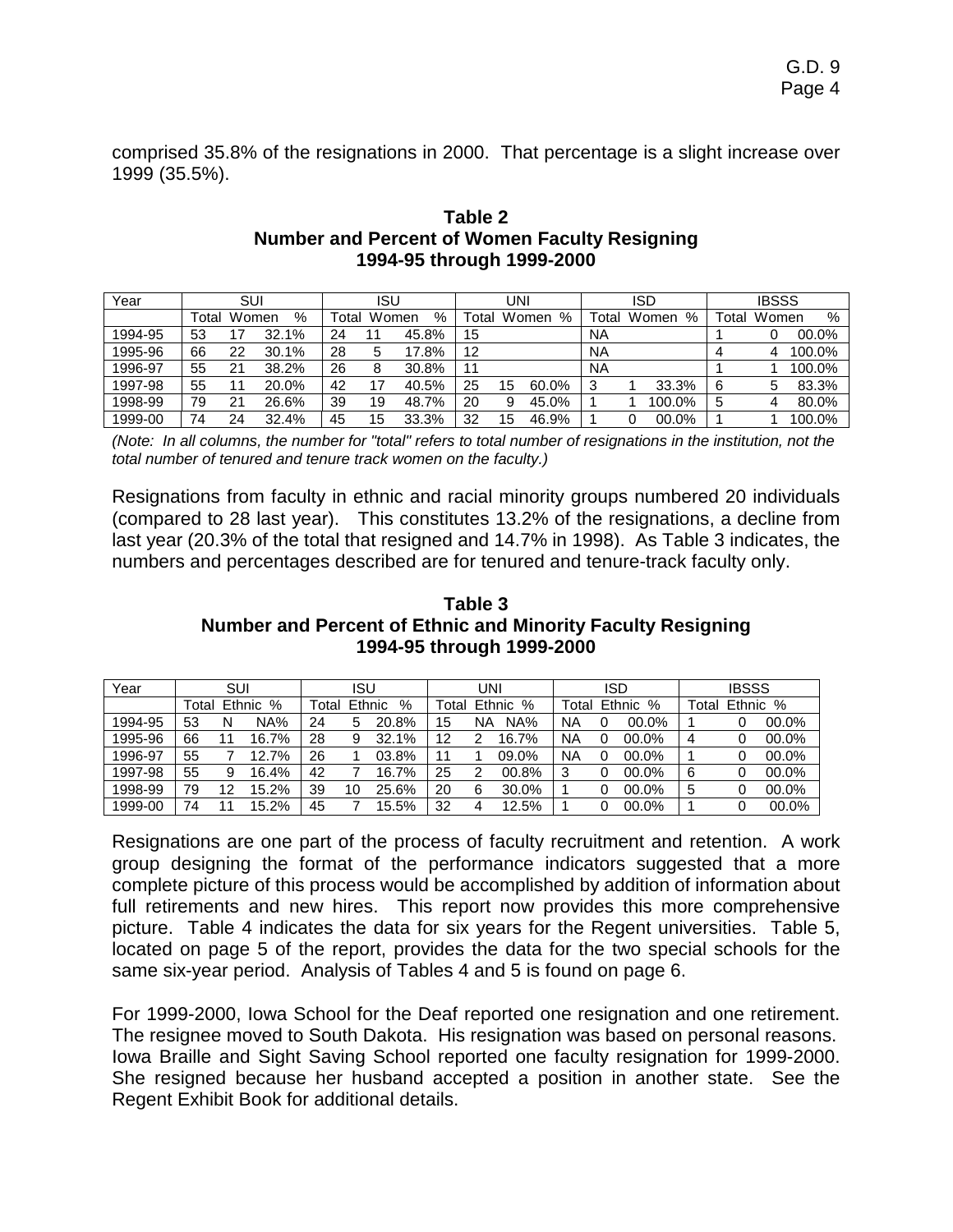

**Table 4 Regent Institutions** 



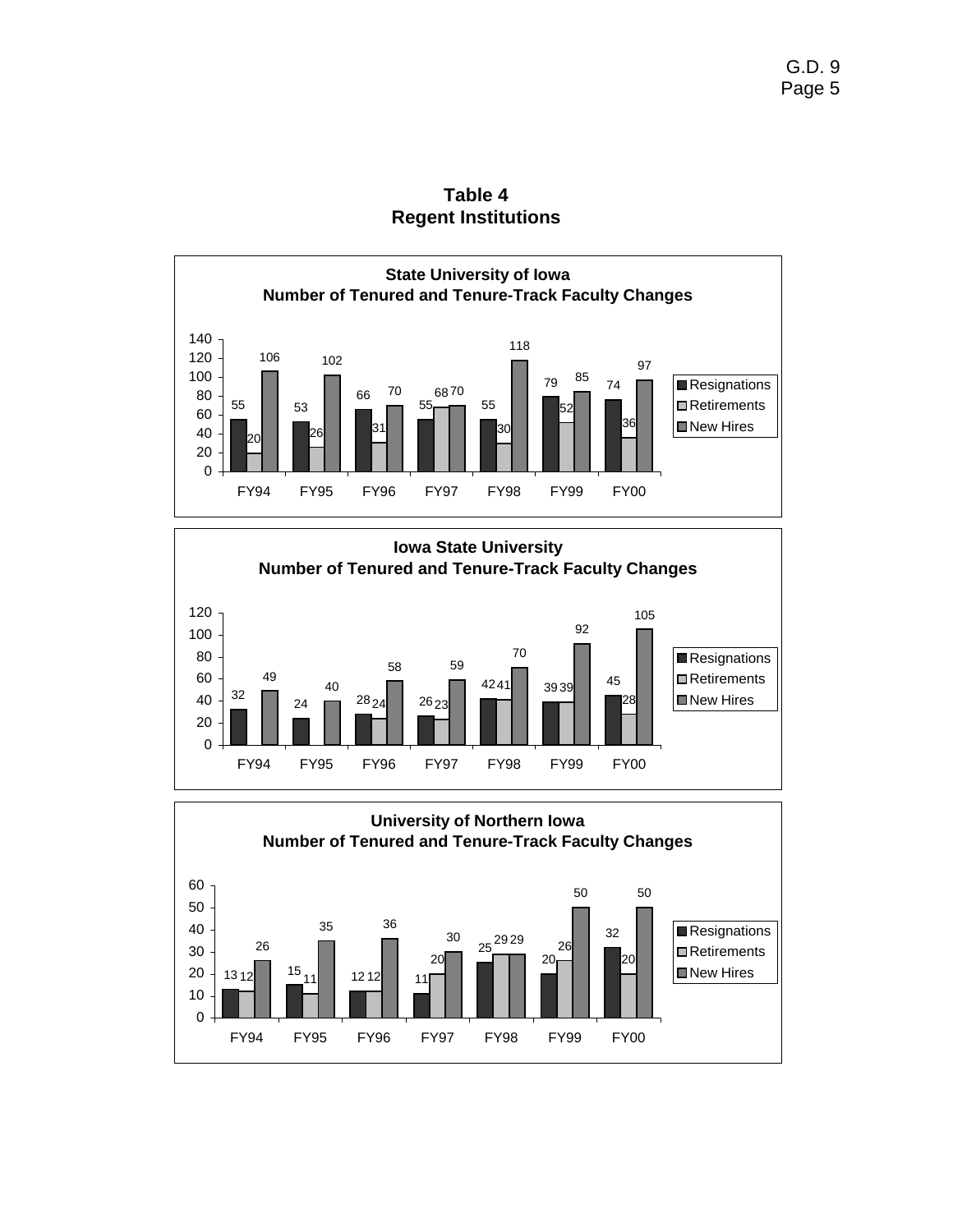**Table 5 Special Schools** 



Data for Tables 4 and 5 is based on Performance Indicator #12. See pages 18 and 19.

1

0

New Hires

1

 $\overline{0}$ 2 4

1

4

1

1 1 1 0 0

FY95 FY96 FY97 FY98 FY99 FY00

4

Tables 4 and 5 illustrate the dynamics of institutional change, especially as enrollments have increased. The number of new hires in any year does not necessarily correspond to the combined number of retirements and resignations in that year. Factors that influence the totals include: the lag time in replacing faculty; hiring of part-time faculty; and enrollment increases. Generally speaking, the resignation rates and retirement rates are stable. National data suggest, however, that the retirement rate may begin to climb. Indicator #12 is in the process of change. SUI has requested that clinical track numbers be added. Also, the retirement data (#12b) currently includes only "full" retirements. Next year's figures will be modified to include early retirements as well as full retirements.

The remainder of the report provides details about the individual institutions. Copies of each institution's report are provided in the Regent Exhibit Book.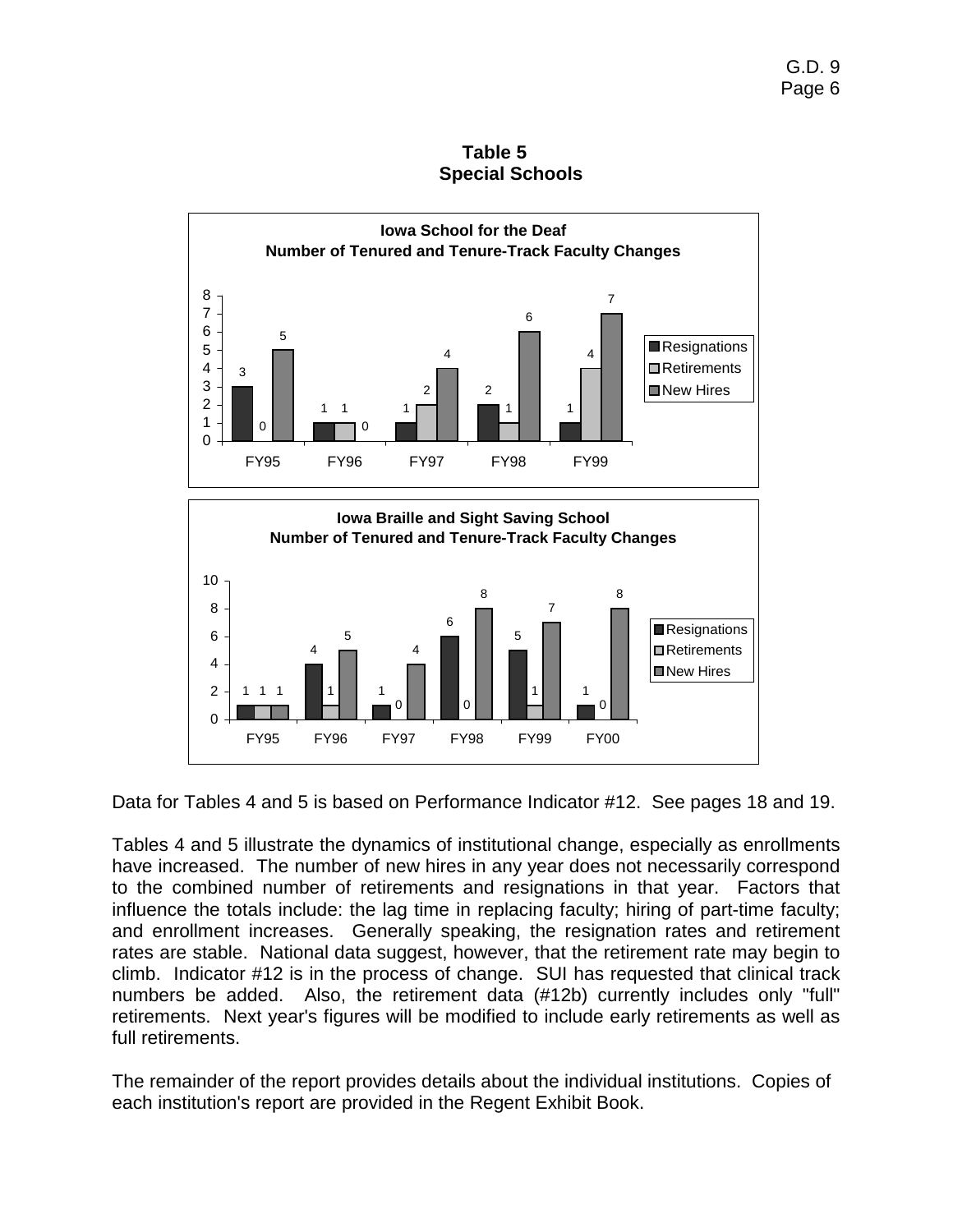# **University of Iowa**

Each faculty member who resigns is requested to complete an exit interview with a member of the dean's staff from the college in which the individual was employed. Individuals who resign are also mailed a survey from the Provost's Office on the satisfaction of several components of the campus climate.This past year the survey was mailed to all 74 resigning faculty members. Forty surveys were returned, for a 54% return rate, an improvement over last year's response rate of 40% and 38% the previous year.The improved return rate is attributed to the use of a briefer, newly designed survey.

The total number of resignations at SUI during 1999-2000 was 74, down from 79 the year before. This year, 24 or 32.4% of the resignations were from female faculty, higher than in the past two years, when 26.6% and 20.0% of the resignations were from female professors. The 15 resignations from minority faculty members represented 15.2% of the total resignations, the same percentage as last year.

By rank, resignations were received from 32 Assistant Professors, 19 Associate Professors, and 23 full Professors. As Table 6 indicates, the comparative numbers from 1998-99 were 34 Assistant Professors, 21 Associate Professors, and 24 Professors.

|              | 1987 | 1988 | 1989     | 1990 | 1991      | 1992 | 1993 | 1994 | 1995 | 1996         | 1997 | 1998          | 1999            | 2000 |
|--------------|------|------|----------|------|-----------|------|------|------|------|--------------|------|---------------|-----------------|------|
| Professor    | 24   | 15   |          |      | . –       |      | 12   | 10   | 13   | 14           |      | $\sim$<br>ں ا | 24              | 23   |
| Associate    | 22   | 18   | ററ<br>∠ა |      | 10<br>ט ו | 12   | 13   | 18   |      | 19<br>$\sim$ | 10   | 19            | $^{\circ}$<br>∠ | 19   |
| Assistant    | 51   | 31   | 29       | 37   | 33        | 33   | 33   | 27   | 36   | 39           | 34   | 23            | 34              | 32   |
| Instructor   |      |      |          |      |           |      |      |      |      |              |      |               |                 |      |
| $\tau$ otals | 97   | 64   | 63       | 59   | 63        | 53   | 58   | 55   | 53   | 66           | 55   | 55            | 79              | 74   |

## **Table 6 Resignations by Rank SUI -- July 1 to June 30 Each Year**

Thirty-eight faculty members (51.3%) resigned to accept positions in other academic institutions. Another 21 faculty members (28.3% compared to 11.4% last year) resigned to accept a position in the private sector or to open a private practice or business. Fifteen individuals (20.2% compared to 25.3% last year) resigned for personal reasons.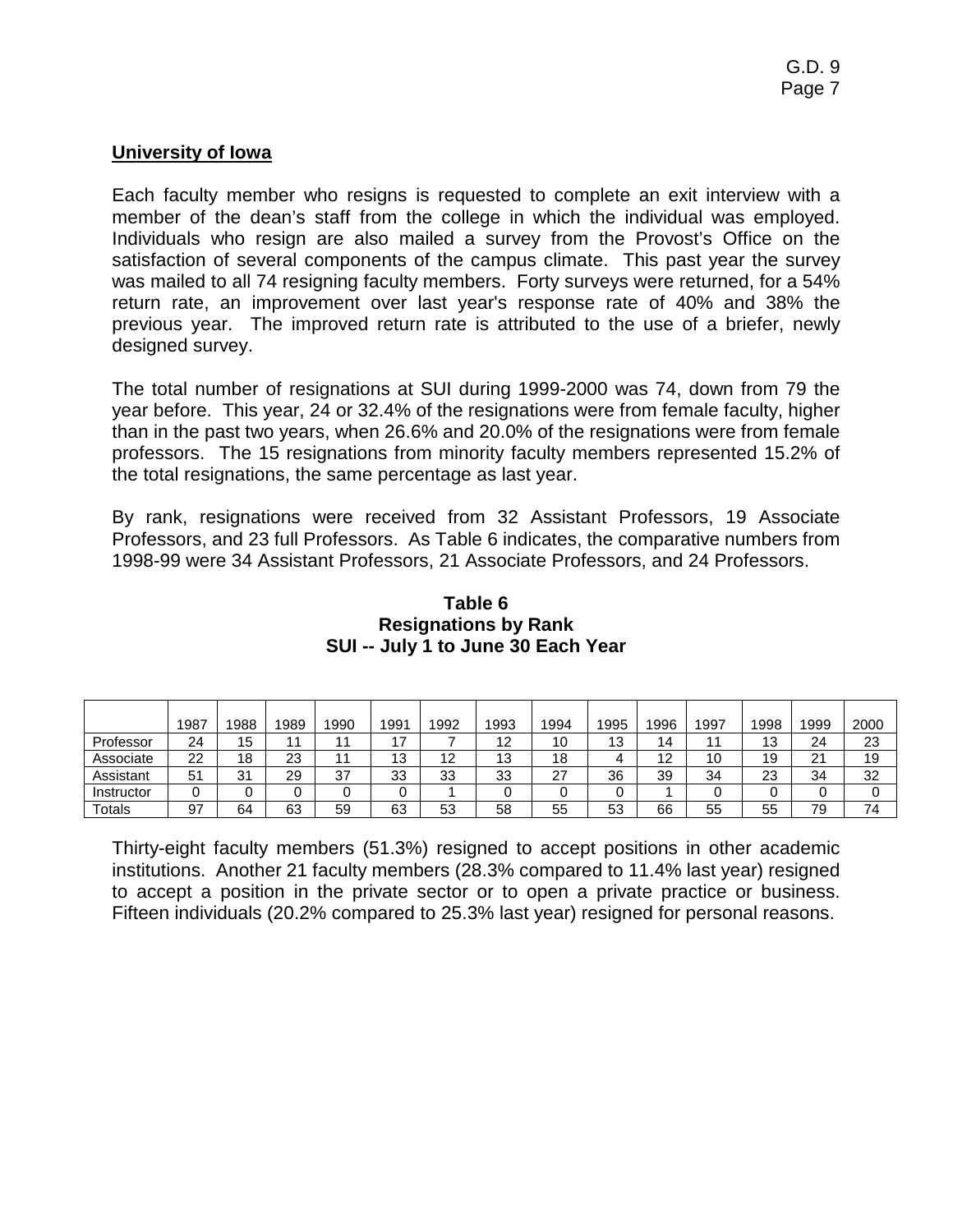| Professor                           |              | Other Higher<br>Education |         | Govt. or<br>Private |                     | Personal<br>Reasons |                | <b>Totals</b>        |                |
|-------------------------------------|--------------|---------------------------|---------|---------------------|---------------------|---------------------|----------------|----------------------|----------------|
| Level                               | M            |                           | М       |                     | Μ                   |                     | М              |                      | Grand          |
| Assistant<br>Associate<br>Professor | 4<br>9<br>15 | 5<br>4                    | 10<br>2 | 2<br>2<br>1         | 3<br>$\overline{2}$ | 8                   | 17<br>12<br>21 | 15<br>$\overline{2}$ | 32<br>19<br>23 |
| Total by                            |              |                           |         |                     |                     |                     |                |                      |                |
| Gender                              | 28           | 10                        | 16      | 5                   | 6                   | 9                   | 50             | 24                   | 74             |
| Total                               |              | 38                        |         | 21                  |                     | 15                  |                | 74                   | 74             |

#### **Table 7 Resignations by Rank, Gender, and Reason for Resignation SUI -- 1999-2000**

As indicated in Table 8, resignations occurred in all 11 academic colleges at SUI. The College of Medicine had 38, or 51.3%, of the resignations, compared to 38 and 27 resignations in the previous two years. The College of Liberal Arts was proportionately lower among SUI's colleges in resignations - it has 39.1% of the University's faculty but accounted for only 23.0% of total resignations. Colleges that had over five percent in faculty resignations included: Business Administration (6.9%), Graduate (7.0%), Law (6.8%), and Medicine (7.1%).

## **Table 8 Resignations by College SUI -- 1999-2000**

| College (# faculty) | Number of<br>Resignations | % of Total<br>Resignations | Resignations as %<br>of College Faculty |
|---------------------|---------------------------|----------------------------|-----------------------------------------|
|                     |                           |                            |                                         |
| Business Admin.(87) | 6                         | 8.1%                       | 6.9%                                    |
| Dentistry (73)      | $\overline{2}$            | 2.7%                       | 2.7%                                    |
| Education (94)      | $\overline{2}$            | 2.7%                       | 2.1%                                    |
| Engineering (81)    | 1                         | 1.4%                       | 1.2%                                    |
| Graduate (7)        |                           | 1.4%                       | 7.0%                                    |
| Law (44)            | 3                         | 4.0%                       | 6.8%                                    |
| Liberal Arts (665)  | 17                        | 23.0%                      | 2.6%                                    |
| Medicine (533)      | 38                        | 51.3%                      | 7.1%                                    |
| Nursing (40)        |                           | 1.4%                       | 2.5%                                    |
| Pharmacy (37)       |                           | 1.4%                       | 2.7%                                    |
| Public Health (41)  | $\overline{2}$            | 2.7%                       | 4.9%                                    |
| Total (1,702)       | 74                        | 100.0%                     | 4.4%                                    |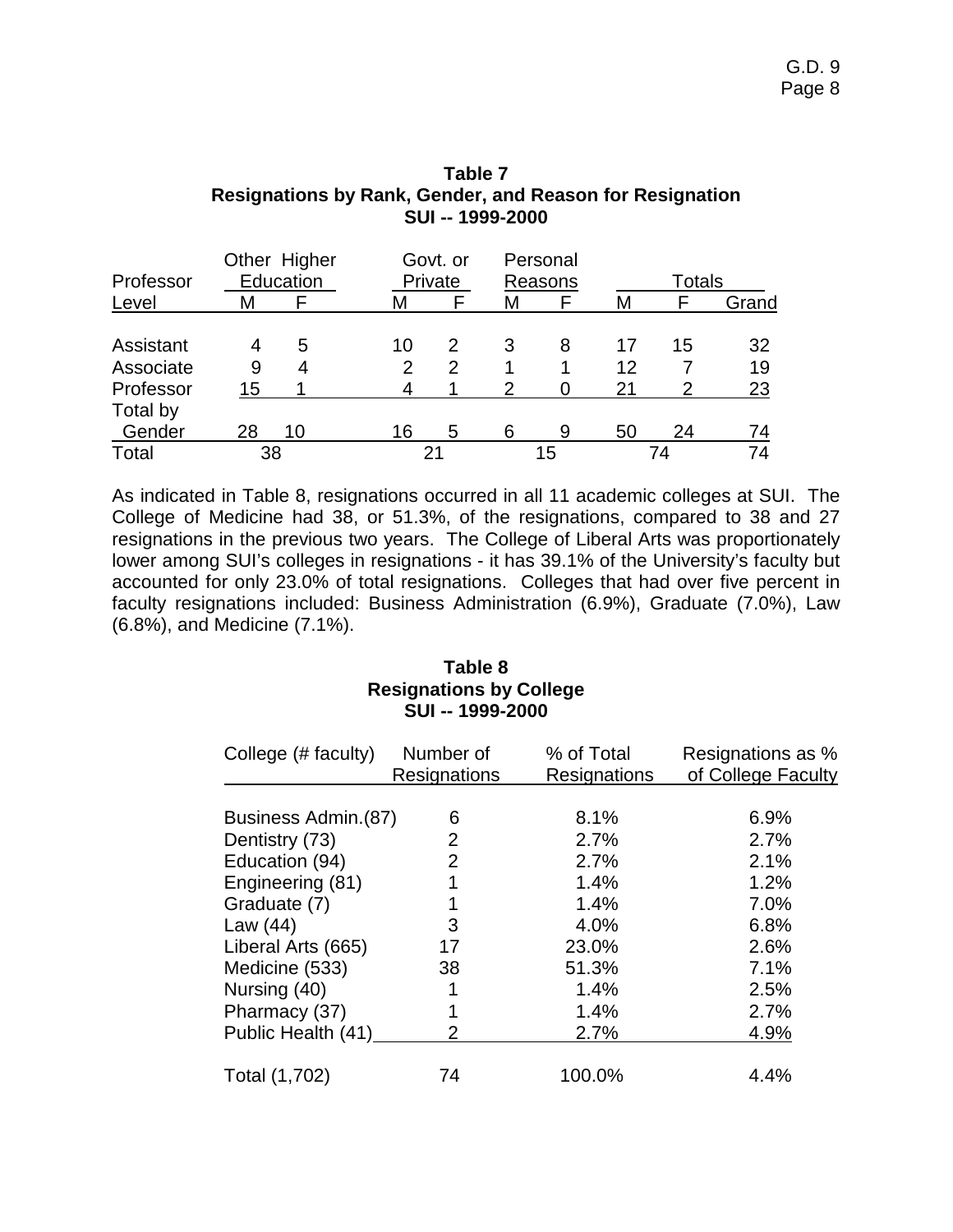Of the faculty who resigned, only one reported staying in Iowa; the number may be higher, considering the number who were identified as going into private practice but listed no new address. Twelve faculty members moved to states contiguous with Iowa. The remaining faculty members took positions in states not contiguous to Iowa. Clinical-track resignees were more likely to be Assistant Professors and to have been at SUI for a shorter average time (3.8 years) than tenure-track faculty.

Other highlights of the faculty resignations survey include:

- Compared to their representation on the faculty as a whole, Assistant Professors are more likely to resign than full Professors; full Professors, who resigned were more likely than Assistant Professors to respond to the survey.
- Clinical-track faculty members were more likely to resign than were tenure-track faculty resignees, who were more likely to be Full Professors with longer tenure (11.8 years) at the University.
- On average, survey respondents had been at the University of Iowa for 9.6 years (the range was from 1 to 31 years). On average, Caucasian respondents had been at the University longer (10.2 years) than non-Caucasian respondents (5.8 years).

Most respondents to the survey neither sought (76%) nor were made (74%) a counteroffer. This represents the same percentage as last year. Both this year and last year, a small percentage (about 5%) of faculty were made a counteroffer they found unacceptable. A smaller percentage this year than last year (8% vs. 18%) were made an acceptable counteroffer, but resigned nonetheless.

Twenty-six percent of the resignees were given an exit interview by their college. In Fall 2000, SUI began a new project in which emeritus faculty contacted resigning faculty to conduct an exit interview. The interviewers completed training for this project in September and have contacted some of the resigning faculty. An initial report on the results of this project will be made next year as part of this report.

The University of Iowa report on faculty resignations in the Regent Exhibit Book contains the results of a completely new satisfaction survey. The new survey asked faculty to rate six broad areas of satisfaction/dissatisfaction on a scale of 1 (most dissatisfied) to 5 (most satisfied). The six areas were:

- 1. The General Atmosphere of the University and Iowa City
- 2. Their Departmental Atmosphere
- 3. The University's Commitment to Diversity
- 4. The University's Commitment to Excellence in Research
- 5. The University's Commitment to Excellence in Teaching
- 6. Compensation.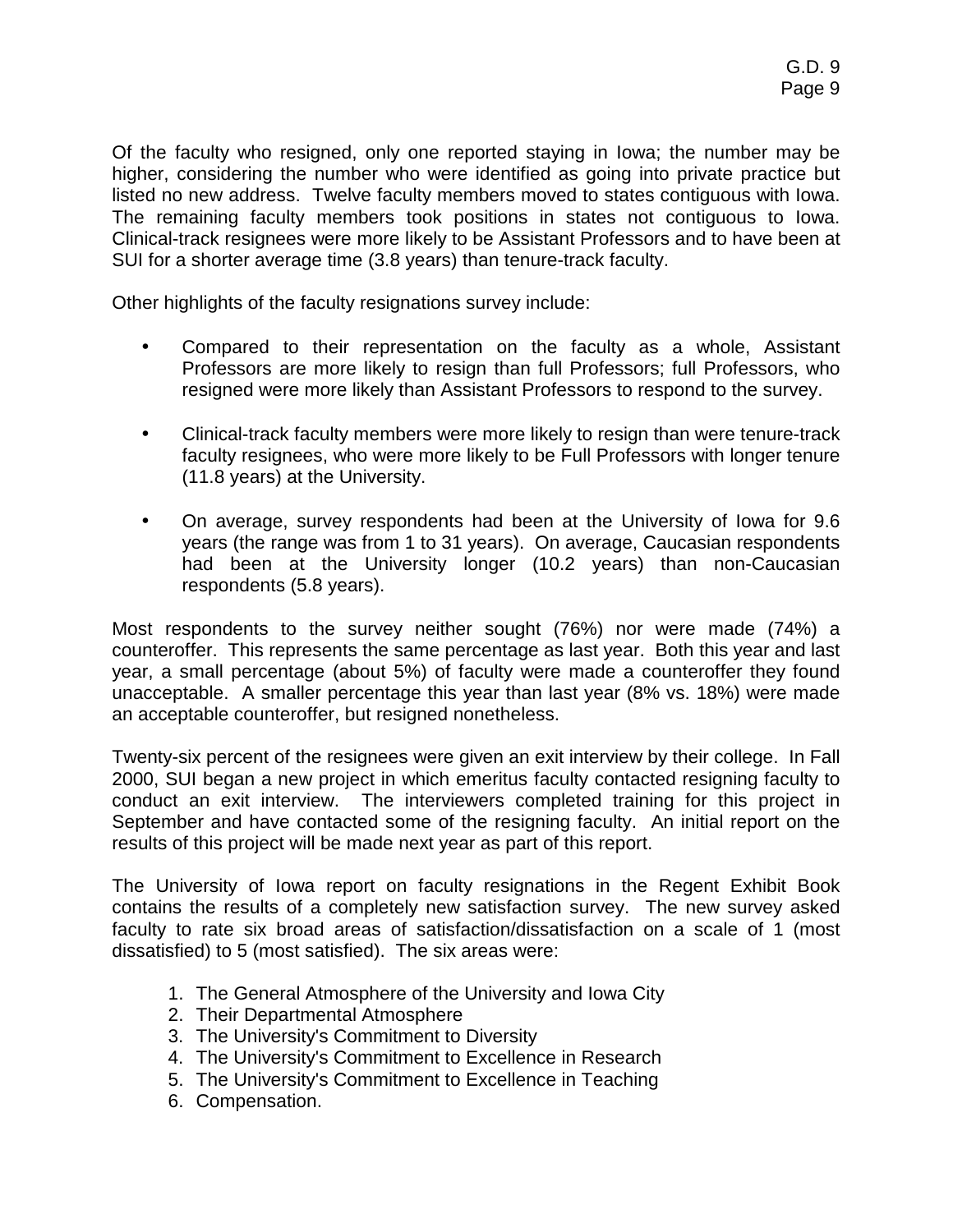Faculty expressed the greatest satisfaction with the General Atmosphere at the University and Iowa City (Mean  $= 3.6$ ) and the most dissatisfaction with their Departmental Atmosphere (Mean  $= 2.7$ ). Generally, there were no differences in satisfaction by either ethnicity or gender, except that female faculty were more dissatisfied with their Departmental Atmosphere than male faculty (Mean of 1.9 vs. 3.1). Respondents expressed moderate levels of satisfaction with Commitment to Excellence in Research (Mean = 3.0), Compensation (Mean = 3.1), Commitment to Diversity (Mean  $= 3.1$ ), and Commitment to Excellence in Teaching (Mean  $= 3.3$ ).

Based upon the satisfaction survey results, the University is implementing several changes to improve faculty retention. First, to address the issue of departmental atmosphere, especially for women faculty, the Provost's Office has organized a series of workshops for Departmental Executive Officers (DEOs). The Provost's Office is also investigating a program directed towards female faculty based on the "networking mentoring" model of Marilyn Haring, Dean of the College of Education at Purdue University. Second, the University is seeking ways to be proactive with regard to compensation. The high percentage of resignations from the College of Medicine and, in particular, the higher resignation rate of clinical-track faculty compared to tenure-track faculty underscores the need to remain as competitive financially with other educational institutions as well as the private sector.

## **Iowa State University**

In order to obtain more reliable information on the nature of faculty resignations, the Office of the Provost has collaborated in a research project with a member of the faculty. Beginning in summer 1994, Professor Kathy Hanisch of the Department of Psychology has directed a research project that examines a departing faculty member's job satisfaction and satisfaction with several areas of importance to the governance of the University. Faculty members who either resign or elect retirement are surveyed and each participates in a structured exit interview in a confidential setting. Current interviewees are reporting that they have found positions in industry that offer greater opportunity. Another emerging issue for departing faculty members is employment of a spouse or partner. The response rate by those who resign and retire to the survey is 82%.

ISU reports that 45 tenured or tenure eligible faculty members submitted resignations in 1999-2000. The total number of resignations increased by six compared with 1998-99, as illustrated in Table 9. The largest number of resignations, 21 or 46.7%, came from Assistant Professors. Associate Professors accounted for 16 or 35.5% of the resignations. Eight full Professors submitted their resignations from the ISU faculty. The average number of resignations during the most recent 10-year period, 31.9, is down from the ten-year average of 32.1 last year. Compared to the previous year, the 1999-2000 percentages reflect an increase in resignations at the Associate Professor and Full Professor levels and a decrease at the Assistant Professor level. Of the 21 Assistant Professors that resigned, three left after just one year at ISU, three left after two years, seven left after three years, four left after four years, and the remaining four left after five or more years at ISU.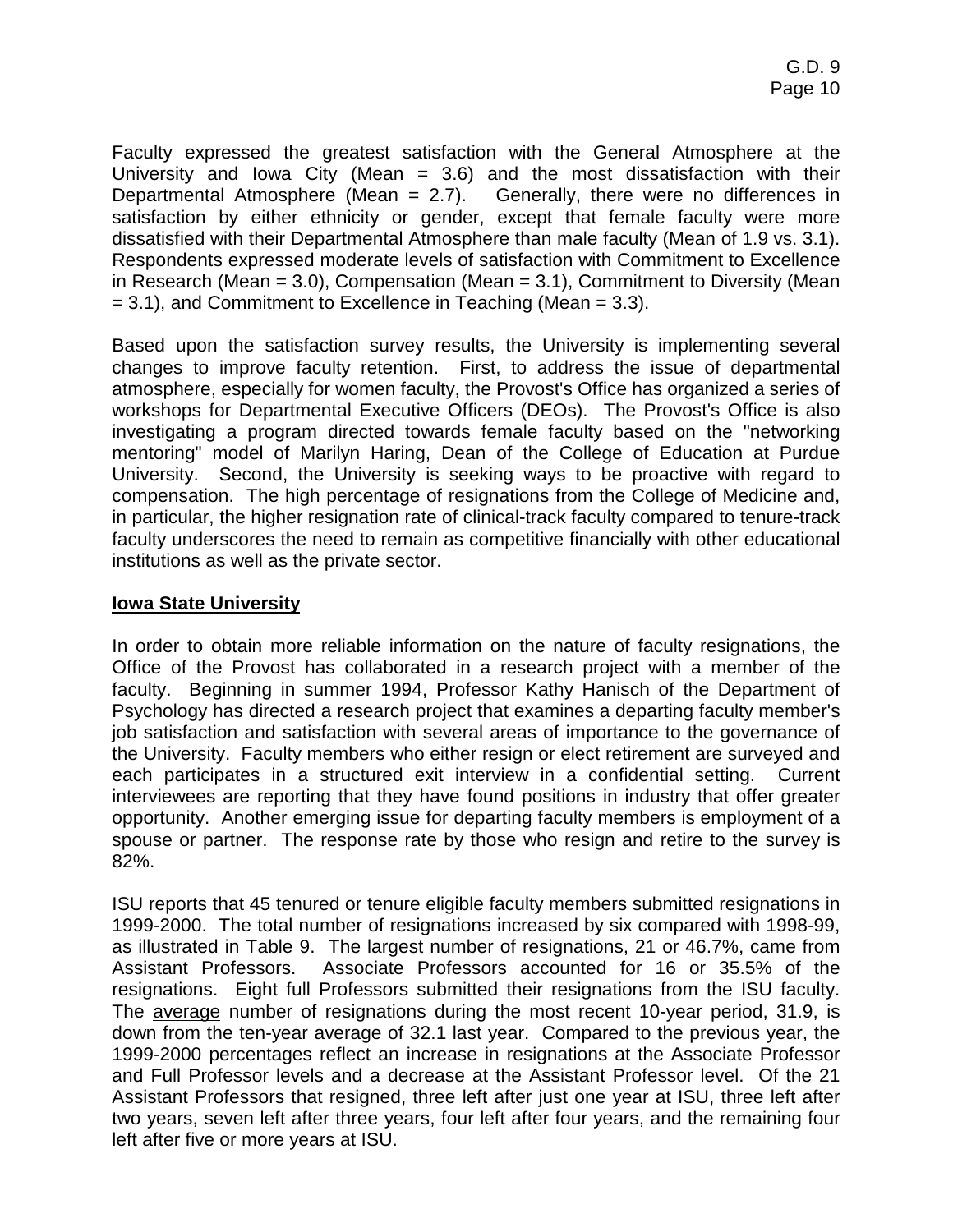|           | 1987 | 1988 | 1989           | 1990 | 1991 | 1992        | 1993   | 1994 | 1995   | 1996 | 1997 | 1998 | 1999 | 2000 |
|-----------|------|------|----------------|------|------|-------------|--------|------|--------|------|------|------|------|------|
| Professor | 13   | 5    | O<br>ပ         | 9    | 6    | $\sim$<br>J |        | 4    | 5      |      | _    | 10   |      | o    |
| Associate | 10   | 6    |                | 13   | 12   | ∽<br>J      | ⌒<br>ັ | 5    | ◠<br>_ | 10   |      | o    | 10   | 16   |
| Assistant | 20   | 24   | 1 <sub>1</sub> | 25   | 16   | 15          | 16     | 23   | 17     |      | 16   | 24   | 25   | 21   |
| Totals    | 43   | 35   | 30             | 47   | 34   | 23          | 26     | 32   | 24     | 28   | 26   | 42   | 39   | 45   |

## **Table 9 Resignations by Rank ISU -- July 1 to June 30 Each Year**

As Table 10 indicates, 27 faculty members who resigned (60.0% of the total) took positions in another college or university. Six of the faculty members who resigned in 1999-2000 accepted administrative positions at other higher education institutions. Eight individuals entered government service or took subsequent employment in business and industry. Ten faculty members (22.2%) resigned for personal reasons. Six of them relocated because of family reasons or spousal employment considerations. The remaining four did not specify future employment plans, which is typical for faculty who leave for personal reasons or as a result of negative tenure decisions.

Table 10 further indicates that of the 45 resignations, 15 were women. It is a higher number than the average number of female faculty resignations for the same ten-year period (11.4).

There were seven resignations by faculty members from an ethnic or racial minority.

Four individuals are known to have remained in Iowa while four took positions in contiguous states. Thirty-three individuals chose to relocate in non-contiguous states while four gave no indication where they might relocate.

| Professor        |   | <b>Other Higher</b><br>Education | Private | Govt. or |   | Personal<br>Reasons |   | Additional<br>Schooling |    | Totals |       |
|------------------|---|----------------------------------|---------|----------|---|---------------------|---|-------------------------|----|--------|-------|
| Level            | м |                                  | М       |          | М |                     | М |                         | М  |        | Grand |
| Assistant        | 5 | 8                                | 3       |          | 3 |                     | O | O                       |    | 10     | 21    |
| Associate        | 6 |                                  |         | 0        | 2 | 3                   |   |                         | 12 |        | 16    |
| Professor        | 6 |                                  |         |          |   |                     |   |                         |    |        | 8     |
| <b>By Gender</b> |   | 1በ                               |         |          | 5 | 5                   |   |                         | 30 | 15     | 45    |
| Total            |   |                                  |         |          |   |                     |   |                         |    | 45     | 45    |

## **Table 10 Resignations by Rank, Gender, and Reason for Resignation ISU -- 1999-2000**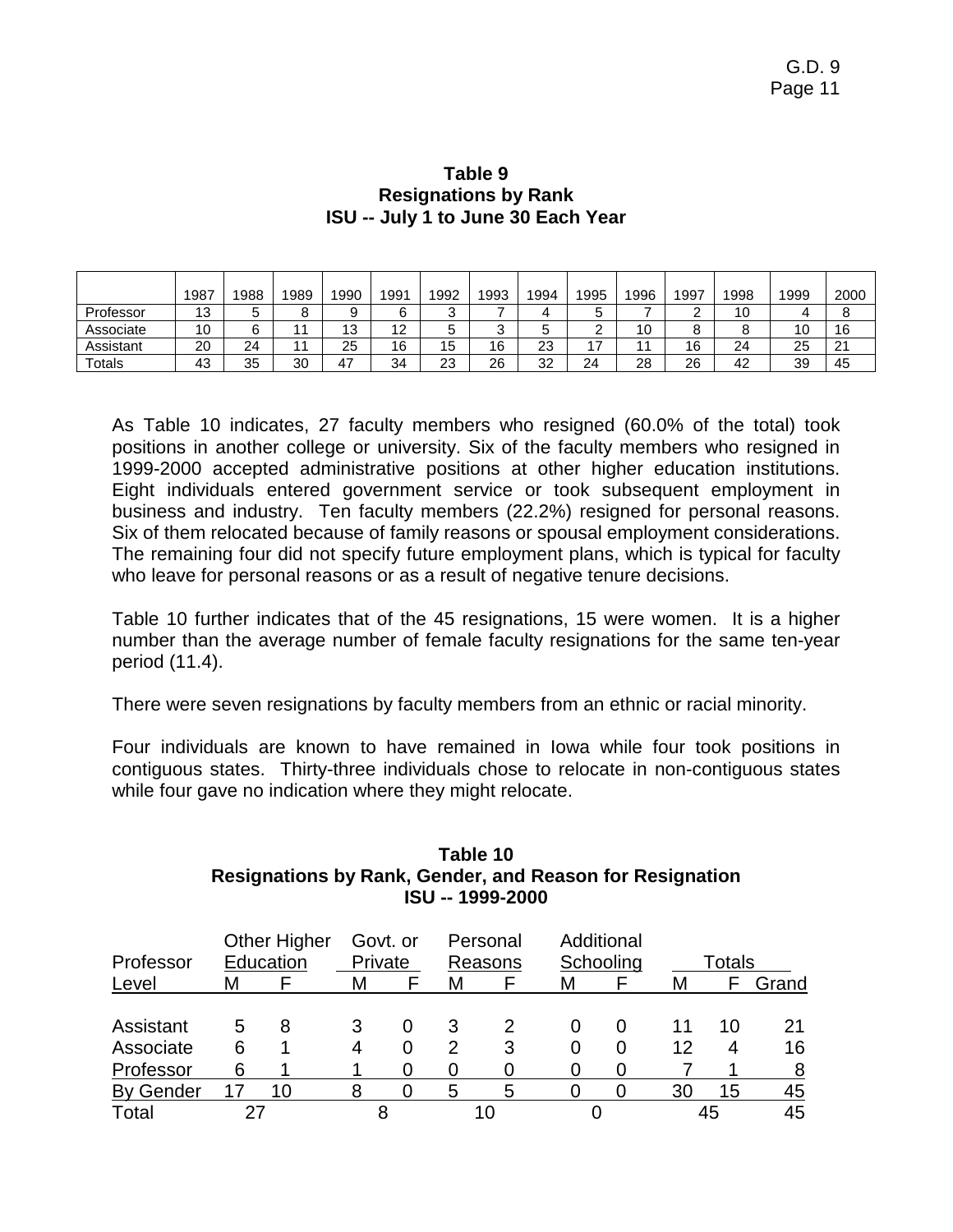Each of the eight instructional colleges, as noted in Table 11, reported one or more faculty resignations during 1999-2000. The Iowa State University Library forms another instructional unit from which there were also faculty resignations.

# **Table 11 Resignations by College ISU -- 1999-2000**

|                     |            |                     |              | Resignations           |
|---------------------|------------|---------------------|--------------|------------------------|
| College             | Collegiate | Number of           | % of Total   | as a % of              |
|                     | Faculty    | <b>Resignations</b> | Resignations | <b>College Faculty</b> |
| Agriculture         | 296        |                     | 8.9%         | 1.4%                   |
| <b>Business</b>     | 65         |                     | 2.2%         | 1.5%                   |
| Design              | 79         | 6                   | 3.3%         | 7.6%                   |
| Education           | 80         | 2                   | 4.4%         | 2.5%                   |
| Engineering         | 197        | 13                  | 28.9%        | 6.6%                   |
| Family and Consum.  |            |                     |              |                        |
| <b>Sciences</b>     | 77         | 3                   | 6.7%         | 3.9%                   |
| <b>Liberal Arts</b> |            |                     |              |                        |
| and Sciences        | 502        | 12                  | 26.7%        | 2.4%                   |
| Library             | 37         |                     | 2.2%         | 2.7%                   |
| Vet. Medicine       | 92         | 3                   | 6.7%         | 3.3%                   |
| Total               | 1,425      | 45                  | 100.0%       | 3.2%                   |

The College of Engineering had the largest number and highest percentage of resignations, followed by the College of Liberal Arts and Sciences. Two colleges – Design and Engineering had over five percent of their faculty resign.

Reports on the mentoring process begun in 1993 at ISU indicate it has been successful for both new and experienced faculty members. As reported last year, some of the more successful relationships occurred when new faculty participated in the selection of the mentor. The Provost's Office is also encouraging co-mentoring, that is, the selection of one mentor from the department and one from an allied department.

# **University of Northern Iowa**

After a faculty member submits a letter of resignation, the Department Head notifies the Dean and also prepares a Personal Action Form (PAF). The department also is asked to supply information as to the faculty member's new location and kind of position. Upon receipt of the PAF, the Provost's Office contacts the faculty member requesting a voluntary exit interview be scheduled. This past year, the Associate Vice President for Academic Affairs conducted nine interviews. Those not interviewed were sent an interview form which they were requested to complete and return.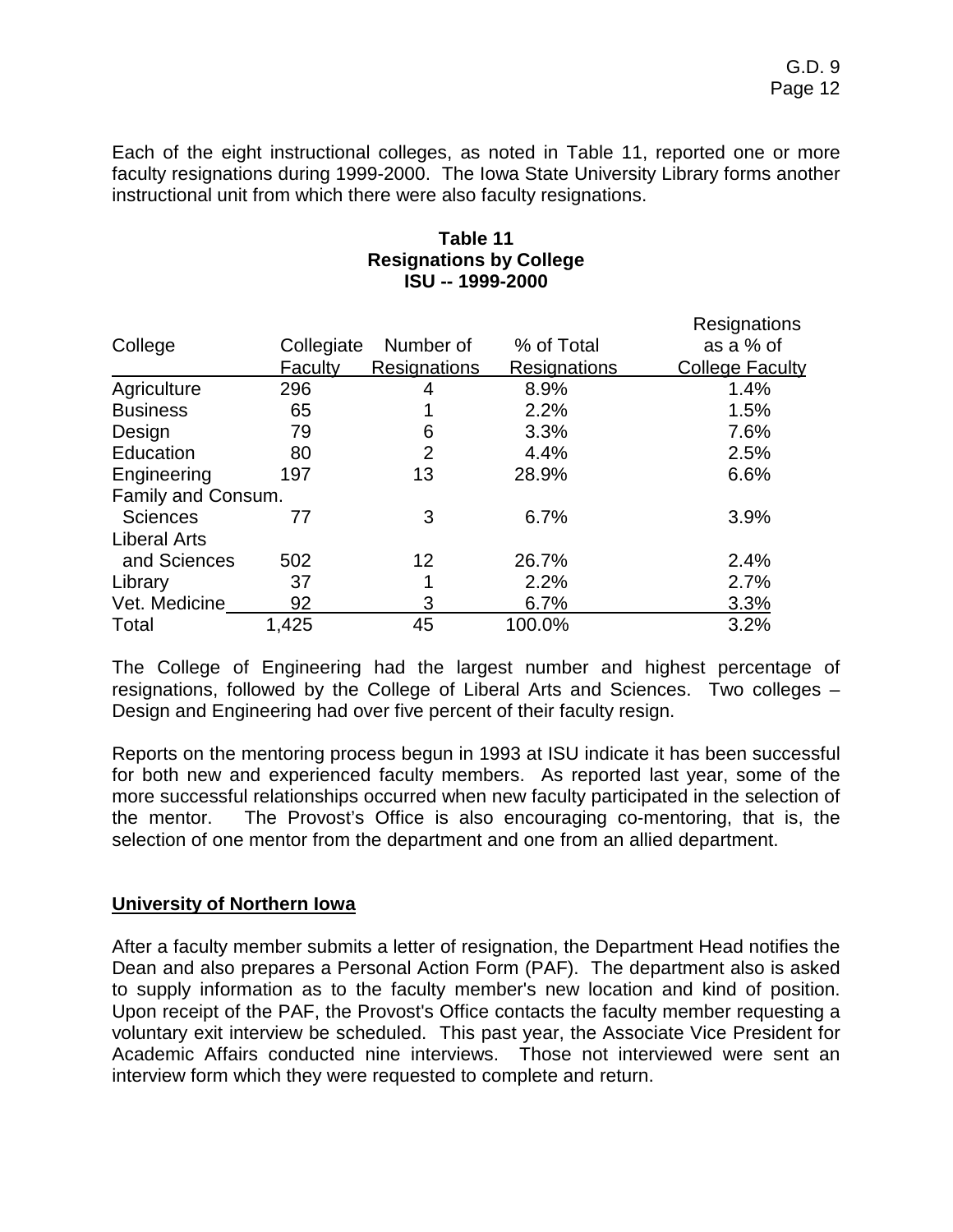Thirty-two faculty members submitted resignations during 1999-2000, compared to 20 the year before. As Table 12 indicates, there were four resignations from Instructors (12.5%), 15 from Assistant Professors (46.9%), ten from Associate Professors (31.2%), and three from full Professors (9.4%).

#### **Table 12 Resignations by Rank UNI -- July 1 to June 30 Each Year**

|            | 1987    | 1988 | 1989   | 1990            | 1991 | 1992 | 1993                | 1994   | 1995   | 1996 | 1997 | 1998           | 1999   | 2000         |
|------------|---------|------|--------|-----------------|------|------|---------------------|--------|--------|------|------|----------------|--------|--------------|
| Professor  |         |      | ⌒<br>- |                 | ⌒    |      |                     | ົ<br>◟ | ◠<br>J |      |      |                | ◠<br>ີ |              |
| Associate  |         |      | ⌒<br>J |                 | ⌒    |      |                     | ⌒<br>╰ | ◠      |      |      |                | ⌒      | 10           |
| Assistant  | 14      | 13   | 10     | $\sqrt{2}$<br>J | ⌒    | 13   |                     |        | ⌒      |      | 14   | $\overline{4}$ |        | 15           |
| Instructor | ⌒       |      | ັ      |                 |      |      |                     |        |        |      |      |                |        |              |
| Total      | nn<br>" | 25   | 20     | nn<br><u>__</u> | 18   | 18   | $\overline{ }$<br>◡ | 15     | 12     |      | 25   | 25             | 20     | $\sim$<br>32 |

Of the 32 resignations during 1999-2000, 22 faculty members took positions in other colleges and universities. Five faculty members left to pursue an opportunity in the private sector. Five faculty cited personal reasons for resigning. One resignation was related to denial of tenure and at least two faculty members indicated that a spousal employment opportunity was a factor.

As noted in Table 13, 15 of the resignations are from female faculty members and 17 from male members of the faculty. Two resignations are from minority male faculty members.

Of those faculty members who resigned and reported where they were relocating, 19 individuals went to non-contiguous states to Iowa while seven relocated to contiguous states. Four remained in-state.

| Table 13                                                        |
|-----------------------------------------------------------------|
| <b>Resignations by Rank, Gender, and Reason for Resignation</b> |
| UNI -- 1999-2000                                                |
|                                                                 |

| Professor        | Education | <b>Other Higher</b> |   | Govt. or<br>Private |   | Personal<br>Reasons |   | <b>Totals</b> |       |
|------------------|-----------|---------------------|---|---------------------|---|---------------------|---|---------------|-------|
| Level            | M         |                     | M |                     | M |                     | M |               | Grand |
| Instructor       |           |                     | 0 |                     | 0 |                     |   |               |       |
| Assistant        |           | 5                   | 3 |                     | 2 |                     |   | 6             | 15    |
| Associate        |           | 3                   |   |                     | 2 | 0                   | Բ |               | 10    |
| Professor        | 2         |                     |   |                     |   |                     |   |               |       |
| <b>By Gender</b> | 10        | 9                   | 3 | 5                   |   |                     |   | 15            | 32    |
| Total            |           | 19                  |   |                     | 5 |                     |   | 32            | 32    |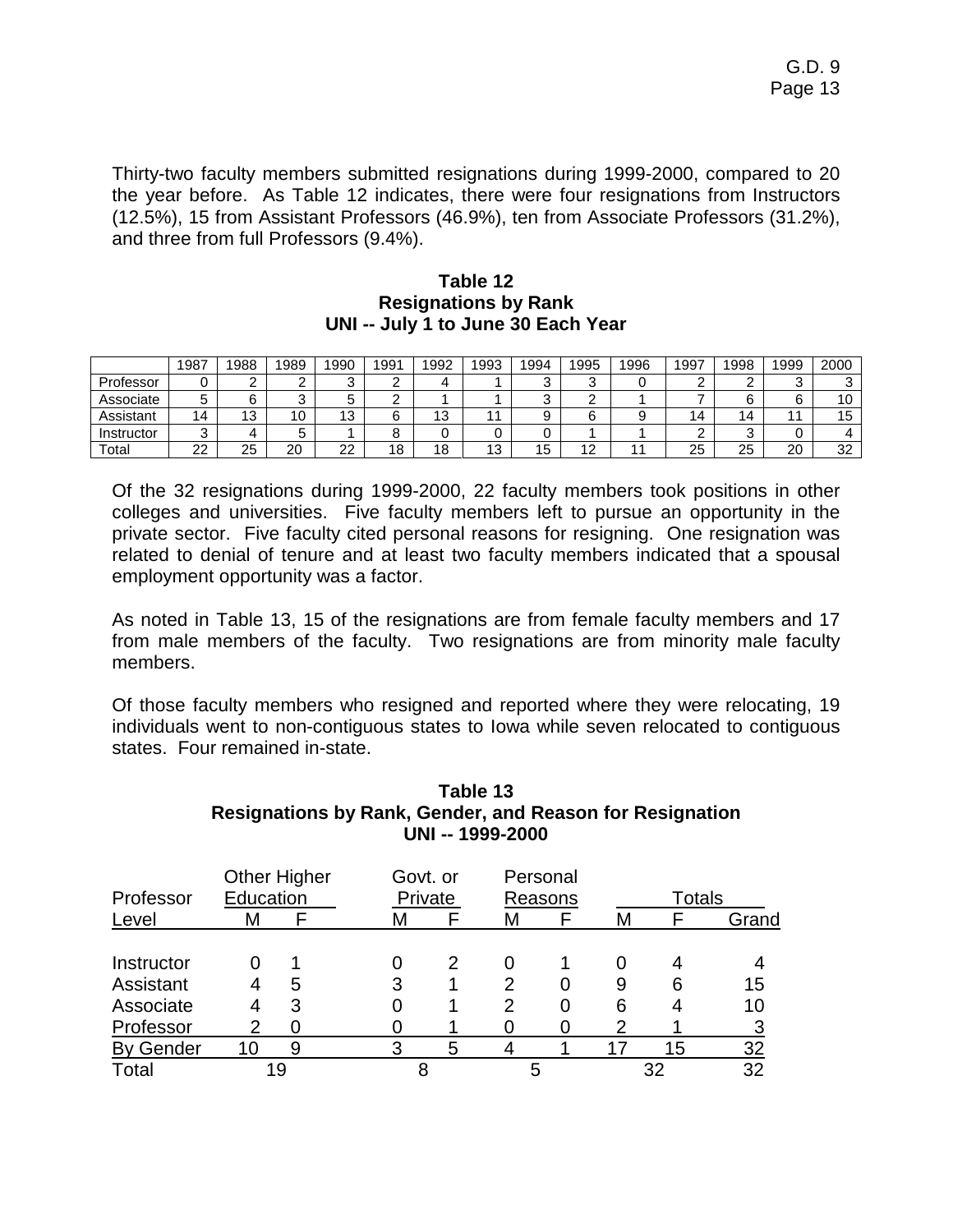All five instructional colleges at UNI reported faculty resignations. The Library at UNI is an additional instructional unit; it reported two faculty resignations. The College of Education, as indicated in Table 14, had the largest number of resignations and the greatest percentage of total resignations of any college. The following colleges had 5.0% or more of their faculty resign: Business Administration (5.08%), Education (5.3%), Social and Behavioral Sciences (5.5%), and Library (9.5%).

|                                    |                    |              | <b>Resignations by College</b><br>UNI -- 1999-2000 |                        |
|------------------------------------|--------------------|--------------|----------------------------------------------------|------------------------|
|                                    | Tenure/<br>T-Track | Number<br>οf | Pct. of<br>Total                                   | Resignations<br>as $%$ |
| College                            | Faculty            | Resignations | Resign.                                            | of College             |
| <b>Business</b>                    | 59                 | 3            | 9.4%                                               | 5.1%                   |
| Education<br><b>Humanities</b>     | 189                | 10           | 31.3%                                              | 5.3%                   |
| & Fine Arts                        | 165                | 6            | 18.8%                                              | 3.6%                   |
| <b>Natural Science</b><br>Social & | 106                | 5            | 15.6%                                              | 4.7%                   |
| Behavioral Sci.                    | 109                | 6            | 18.7%                                              | 5.5%                   |
| Library                            | 21                 | 2            | 6.2%                                               | 9.5%                   |
| Total                              | 649                | 32           | 100.0%                                             | 4.9%                   |

# **Table 14**

Voluntary exit interviews were conducted by the Associate Vice President for Academic Affairs. Interview questionnaires were sent to those who had already left campus. Some highlights from the interviews include:

- Two of those resigning will share an endowed chair in history at the University of Tulsa.
- Four faculty members accepted administrative positions at other institutions.
- Five faculty members resigned to pursue career opportunities outside the education field. Five faculty members resigned for personal reasons.
- The majority of resigning faculty indicated their relationship at the University of Northern Iowa had been a positive experience. They viewed their teaching loads as appropriate. A few were dissatisfied with research support in their unit, some complained of a perceived lack of collegiality in a particular department, or of expectations for service which were, in their view, too high.
- Five faculty members indicated they were moving to faculty positions that offered higher salaries and/or more attractive assignments.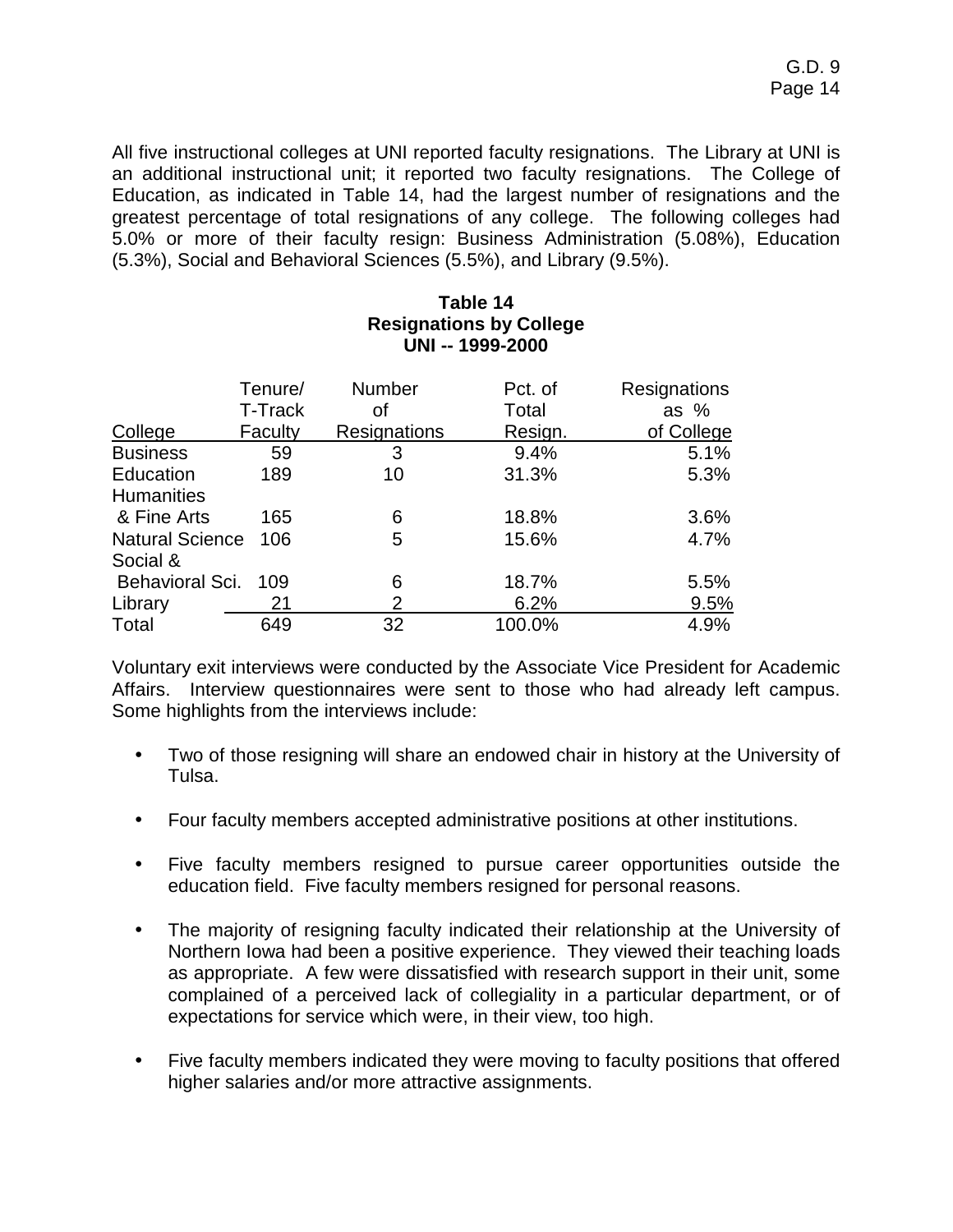Last year, UNI reported that the mentoring program at UNI begins for new faculty with an orientation the Thursday before classes begin. The Center for the Enhancement of Teaching sponsors a seminar for all new faculty. The institution also provides a luncheon and dinner during the week. The various colleges of the University provide additional mentoring programs, using different models and events. During the 1999- 2000 academic year, the Center conducted a "Study of First-Year Faculty and Their Mentors." Results of this study helped UNI to better understand the current "new faculty experience" and consequently, some revisions in the program occurred.

Three of the colleges have continued their mentoring efforts by joining forces with Student Services to provide a joint advising workshop for first and second year faculty. A University survey of new faculty members reported that the responding faculty stated that the mentoring programs make a positive difference in their first year at UNI.

## **Iowa School for the Deaf**

There was one resignation at ISD in 1999-2000, the same as the previous year. The reason for the move was personal. ISD also reports one retirement. This retirement report and that of the IBSSS is found in the Regent Exhibit Book.

## **Iowa Braille and Sight Saving School**

IBSSS reports one resignation for 1999-2000. The reason offered was due to the spouse's new employment in another state. With the employment of a new Human Resources Specialist, the institution has more time now dedicated to the recruitment of qualified faculty. A number of incentives are used to recruit and retain faculty. In addition to a competitive salary and benefits package, they include: moving expenses reimbursement for new faculty, a bonus for Association for Education and Rehabilitation of the Blind and Visually Impaired (AER) certification, relocation packets for communities throughout Iowa where Outreach faculty may be residing, and summer employment. The faculty who provide itinerant services are supported with the use of a state car, a lap top computer, and a cellular phone.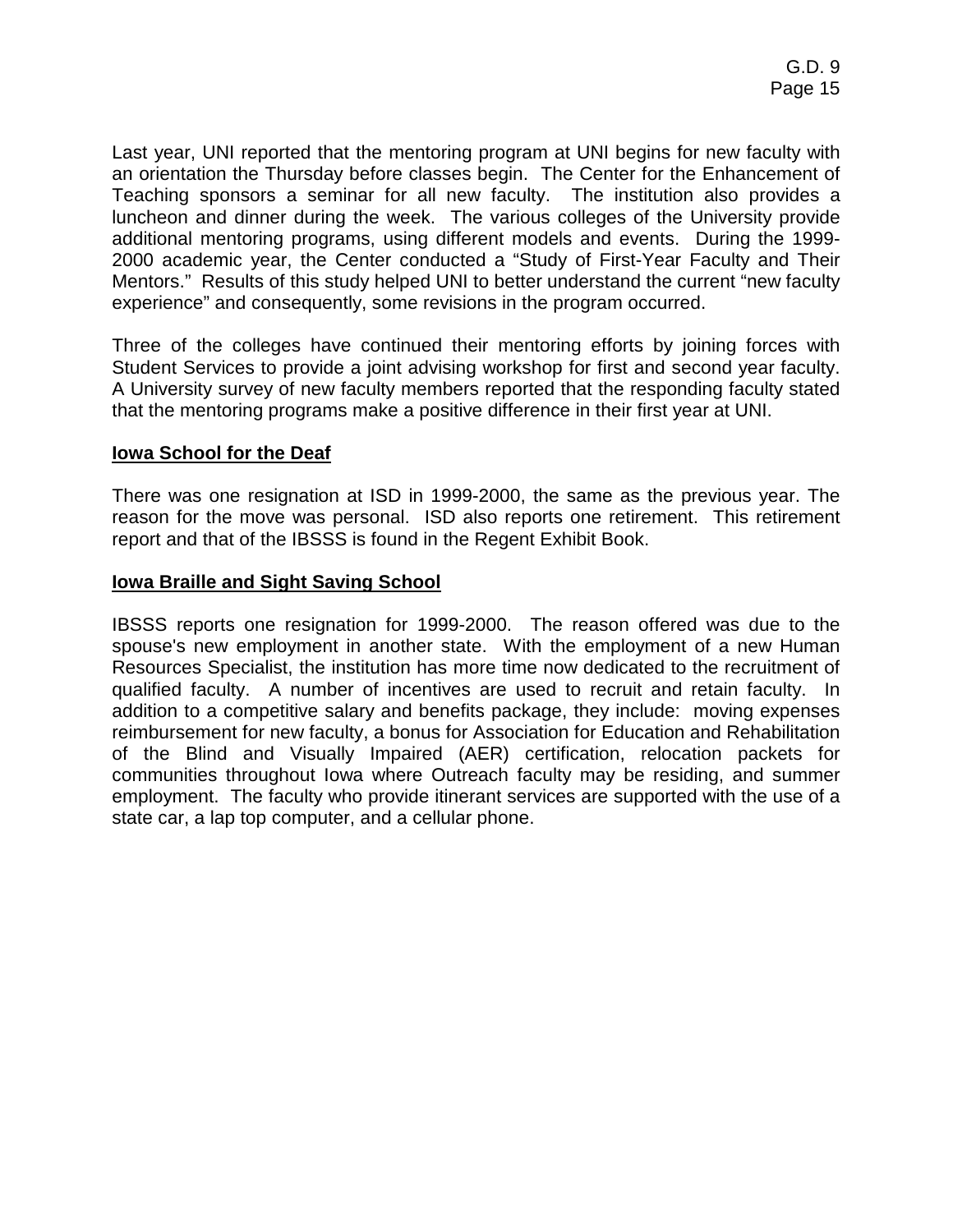# **Conclusion**

The combined percentage of faculty resignations at the Regent universities increased to 4.0% of the tenured and tenure-track faculty, which is still below the national average of 4.5%. This year, at the universities, the percentage of female faculty members resigning increased slightly, but the percentage of ethnic and racial minority faculty resignations decreased.

The Board and institutions need to remain vigilant about resignations. The nation's strong economic condition appears to be a factor contributing to the rise in resignations the past several years, as employment opportunities have increased. Another reason may be the increased competition for selected faculty. Younger faculty may be less generally satisfied with their careers, according to some studies, especially with job security and prospects for advancement. This situation supports the need for effective mentoring programs with new faculty. The universities should continue to report in detail on the results of their mentoring programs.

Charles R. Kniker Approved: Frank Stock

H:\aa\docket\2000\dec\gd9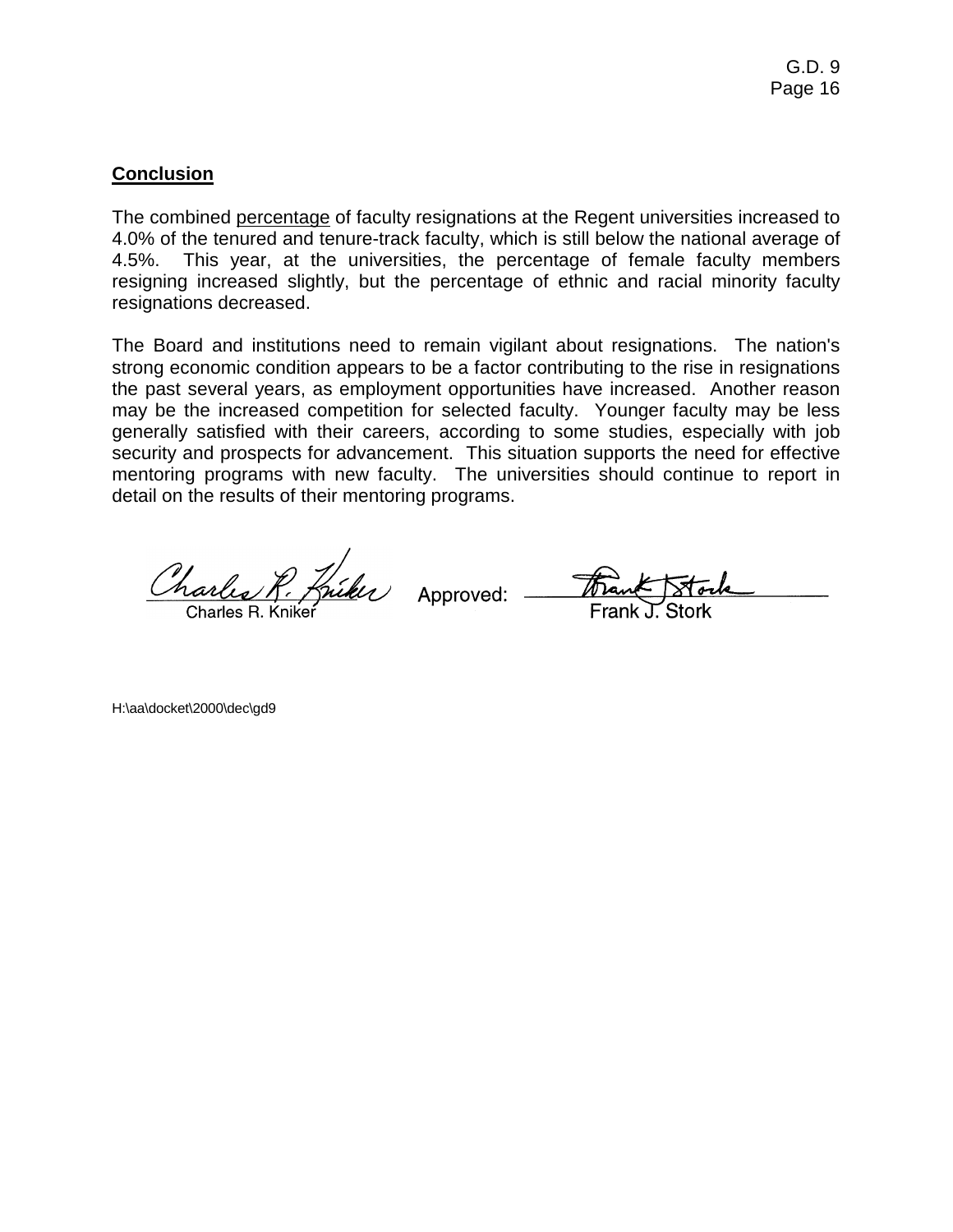

G.D. 9<br>Page 17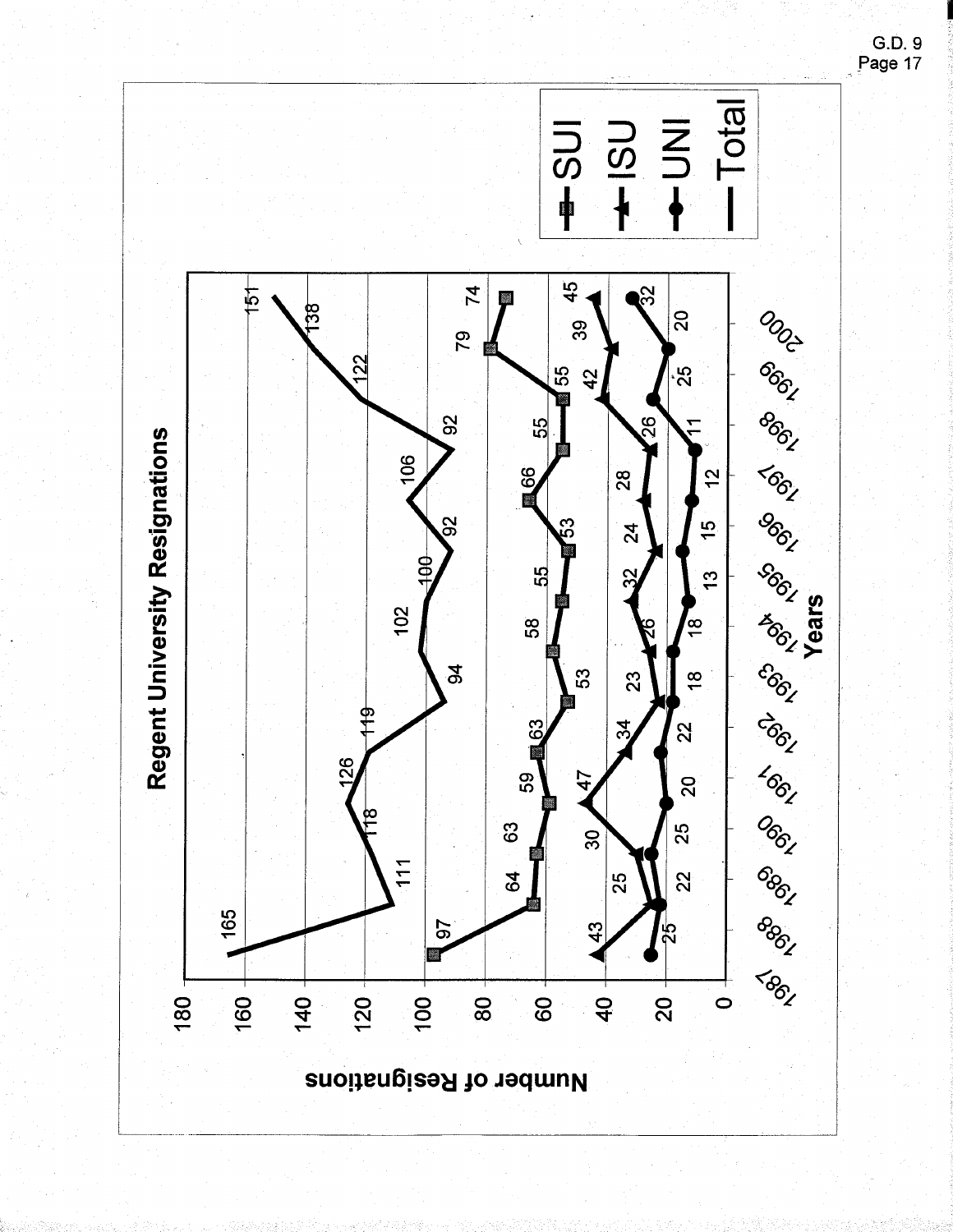| <b>TSV</b>      | Performance Indicator       | Related |                                            |                               | University of lowa         |                                                         |                                                |                                 | Iowa State University                  |                                                                                                                                                                                                                                                                                                                     |                                                      | University of Northern lowa      |                                                               |            |
|-----------------|-----------------------------|---------|--------------------------------------------|-------------------------------|----------------------------|---------------------------------------------------------|------------------------------------------------|---------------------------------|----------------------------------------|---------------------------------------------------------------------------------------------------------------------------------------------------------------------------------------------------------------------------------------------------------------------------------------------------------------------|------------------------------------------------------|----------------------------------|---------------------------------------------------------------|------------|
| ġ               |                             | Action  |                                            |                               |                            |                                                         |                                                |                                 |                                        |                                                                                                                                                                                                                                                                                                                     |                                                      |                                  |                                                               |            |
|                 |                             | Step.   |                                            |                               |                            |                                                         |                                                |                                 |                                        |                                                                                                                                                                                                                                                                                                                     |                                                      |                                  |                                                               |            |
| 12a             | Number, total, and % of     | 1.1.7   |                                            |                               |                            |                                                         |                                                |                                 |                                        |                                                                                                                                                                                                                                                                                                                     |                                                      |                                  |                                                               |            |
|                 | tenured and tenure-track    |         |                                            |                               |                            |                                                         |                                                |                                 |                                        |                                                                                                                                                                                                                                                                                                                     |                                                      |                                  |                                                               |            |
|                 | faculty resignations        |         | \$\$\$\$\$\$\$<br>\$\$\$\$\$\$\$\$         |                               |                            |                                                         |                                                |                                 |                                        |                                                                                                                                                                                                                                                                                                                     |                                                      |                                  |                                                               | <b>EEE</b> |
|                 |                             |         |                                            |                               |                            |                                                         |                                                |                                 |                                        |                                                                                                                                                                                                                                                                                                                     |                                                      |                                  |                                                               |            |
|                 |                             |         |                                            |                               |                            |                                                         |                                                |                                 |                                        |                                                                                                                                                                                                                                                                                                                     |                                                      |                                  |                                                               |            |
|                 |                             |         |                                            |                               |                            |                                                         |                                                |                                 |                                        |                                                                                                                                                                                                                                                                                                                     |                                                      |                                  |                                                               |            |
|                 |                             |         |                                            |                               |                            |                                                         |                                                |                                 |                                        |                                                                                                                                                                                                                                                                                                                     |                                                      |                                  |                                                               |            |
|                 |                             |         | 0-0G                                       | <u>≥នៃឧទនឧត្ដិ ខេត្តខ្ពសន</u> |                            |                                                         | \$\$\$\$\$\$\$<br>\$\$\$\$\$\$<br>\$\$\$\$\$\$ | <u>ချီမှ 4 မှ မှ မှ မှ မှ ခ</u> | <u>dar</u><br>1455 821<br>1454 921 923 | $\frac{1}{2}$ $\frac{1}{2}$ $\frac{1}{2}$ $\frac{1}{2}$ $\frac{1}{2}$ $\frac{1}{2}$ $\frac{1}{2}$ $\frac{1}{2}$ $\frac{1}{2}$ $\frac{1}{2}$ $\frac{1}{2}$ $\frac{1}{2}$ $\frac{1}{2}$ $\frac{1}{2}$ $\frac{1}{2}$ $\frac{1}{2}$ $\frac{1}{2}$ $\frac{1}{2}$ $\frac{1}{2}$ $\frac{1}{2}$ $\frac{1}{2}$ $\frac{1}{2}$ | 93-96<br>94-96-96<br>95-96-96<br>95-96-96            | <u>ချို့သုံး မောင်းမှာ မြို့</u> | <u>la</u><br>  1990 0 0 0 0 0 0 0 0 0<br>  1990 0 0 0 0 0 0 0 |            |
|                 |                             |         |                                            |                               |                            |                                                         |                                                |                                 |                                        |                                                                                                                                                                                                                                                                                                                     |                                                      |                                  |                                                               |            |
| 12 <sub>b</sub> | Number, total, and % of     |         | 93-9                                       |                               |                            |                                                         |                                                |                                 |                                        |                                                                                                                                                                                                                                                                                                                     |                                                      |                                  |                                                               |            |
|                 | tenured and tenure-track    |         | $94 - 9$                                   |                               |                            |                                                         |                                                |                                 |                                        |                                                                                                                                                                                                                                                                                                                     |                                                      |                                  |                                                               |            |
|                 | faculty retirements         |         |                                            |                               |                            |                                                         |                                                |                                 |                                        |                                                                                                                                                                                                                                                                                                                     |                                                      |                                  |                                                               |            |
|                 | [full retirements, does not |         |                                            |                               |                            |                                                         |                                                |                                 |                                        |                                                                                                                                                                                                                                                                                                                     |                                                      |                                  |                                                               |            |
|                 | include phased              |         |                                            |                               |                            |                                                         |                                                |                                 |                                        |                                                                                                                                                                                                                                                                                                                     |                                                      |                                  |                                                               |            |
|                 | <b>retirements</b>          |         | \$\$\$\$\$\$<br>\$\$\$\$\$<br>\$\$\$\$\$\$ |                               |                            |                                                         |                                                | ิ ≨≨สส∓≋ឌ                       |                                        |                                                                                                                                                                                                                                                                                                                     |                                                      |                                  |                                                               |            |
|                 |                             |         |                                            |                               |                            |                                                         |                                                |                                 | 555537333<br>14553733                  | $22888888$<br>$7500000$                                                                                                                                                                                                                                                                                             | 35865888<br>358658888                                | 2528885                          | <u> ខ្លួ</u> ំ ខ្លួន ខ្លួន ខ្លួ                               |            |
| 12c             |                             |         | ტ<br>ე<br>თ                                |                               |                            |                                                         |                                                |                                 |                                        |                                                                                                                                                                                                                                                                                                                     |                                                      |                                  |                                                               |            |
|                 |                             |         |                                            |                               |                            |                                                         |                                                |                                 |                                        |                                                                                                                                                                                                                                                                                                                     |                                                      |                                  |                                                               |            |
|                 | Number, total, and % of     |         |                                            |                               |                            |                                                         |                                                |                                 |                                        |                                                                                                                                                                                                                                                                                                                     |                                                      |                                  |                                                               |            |
|                 | new hires of tenured and    |         |                                            |                               |                            |                                                         |                                                |                                 |                                        |                                                                                                                                                                                                                                                                                                                     |                                                      |                                  |                                                               |            |
|                 | tenure-track faculty        |         |                                            |                               |                            |                                                         |                                                |                                 |                                        |                                                                                                                                                                                                                                                                                                                     |                                                      |                                  |                                                               |            |
|                 |                             |         | 885888<br>88858<br>8886                    |                               |                            |                                                         |                                                |                                 |                                        |                                                                                                                                                                                                                                                                                                                     |                                                      |                                  |                                                               |            |
|                 |                             |         |                                            | និទ្ធ៩៩តិន្ទ                  | <b>88882282</b><br>PREFICE | 8 8 8 8 8 8 8 8<br>0 7 8 9 9 0 0 7<br>6 9 9 9 9 9 8 9 9 | #######<br>#######                             | <b>\$\$\$\$\$\$</b>             |                                        |                                                                                                                                                                                                                                                                                                                     |                                                      | ន្ត្រីន្តន្តន្ត្តីទូ             |                                                               |            |
|                 |                             |         | ნ<br>მი<br>მ                               |                               |                            |                                                         |                                                |                                 |                                        |                                                                                                                                                                                                                                                                                                                     | \$\$\$\$\$\$\$<br>\$\$\$\$\$\$\$\$<br>\$\$\$\$\$\$\$ |                                  | <b>3</b> ខេត្ត<br>ទី ខេត្ត និង ទី ទី ទី                       |            |
|                 |                             |         |                                            |                               |                            |                                                         |                                                |                                 |                                        |                                                                                                                                                                                                                                                                                                                     |                                                      |                                  |                                                               |            |

ſ

G.D. 9<br>Page 18